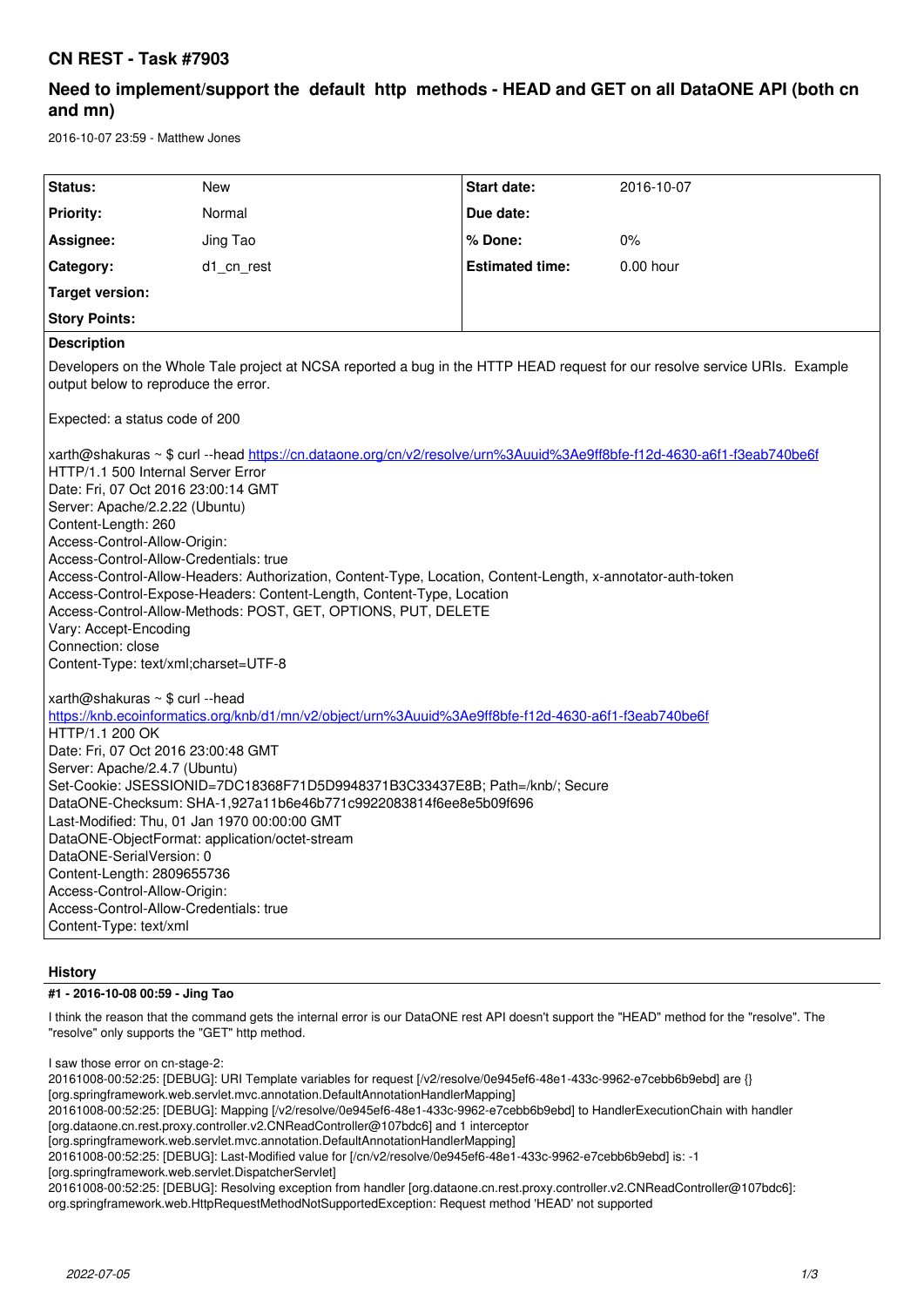[org.springframework.web.servlet.mvc.annotation.AnnotationMethodHandlerExceptionResolver] 20161008-00:52:25: [DEBUG]: Could not complete request [org.springframework.web.servlet.DispatcherServlet] org.springframework.web.HttpRequestMethodNotSupportedException: Request method 'HEAD' not supported

If we specify the "GET" method on the curl command, it will work:

valley:metacat tao\$ curl --head -X GET <https://cn.dataone.org/cn/v2/resolve/urn%3Auuid%3Ae9ff8bfe-f12d-4630-a6f1-f3eab740be6f> HTTP/1.1 303 See Other Date: Sat, 08 Oct 2016 00:57:51 GMT Server: Apache/2.2.22 (Ubuntu) Set-Cookie: JSESSIONID=51113F8C98820CBC1FA2CEB21A201D8E; Path=/cn/; Secure; HttpOnly Location: <https://knb.ecoinformatics.org/knb/d1/mn/v2/object/urn:uuid:e9ff8bfe-f12d-4630-a6f1-f3eab740be6f> Content-Length: 491 Access-Control-Allow-Origin: Access-Control-Allow-Credentials: true Access-Control-Allow-Headers: Authorization, Content-Type, Location, Content-Length, x-annotator-auth-token Access-Control-Expose-Headers: Content-Length, Content-Type, Location Access-Control-Allow-Methods: POST, GET, OPTIONS, PUT, DELETE Vary: Accept-Encoding Content-Type: text/xml;charset=UTF-8

#### **#2 - 2016-10-08 01:32 - Matthew Jones**

My interpretation of HTTP 1.1 is that GET and HEAD methods are required for all servers, while other methods are optional. See in particular section 4.1 of RFC 7231, which says:

#### <https://tools.ietf.org/html/rfc7231#page-21>

All general-purpose servers MUST support the methods GET and HEAD. All other methods are OPTIONAL.

... However, the set of allowed

methods can change dynamically. When a request method is received that is unrecognized or not implemented by an origin server, the origin server SHOULD respond with the 501 (Not Implemented) status code. When a request method is received that is known by an origin server but not allowed for the target resource, the origin server SHOULD respond with the 405 (Method Not Allowed) status code.

Even if you ignore the first sentence, then the status code should still be 501 (not Implemented) or 405 (Method Not Allowed), rather than internal server error.